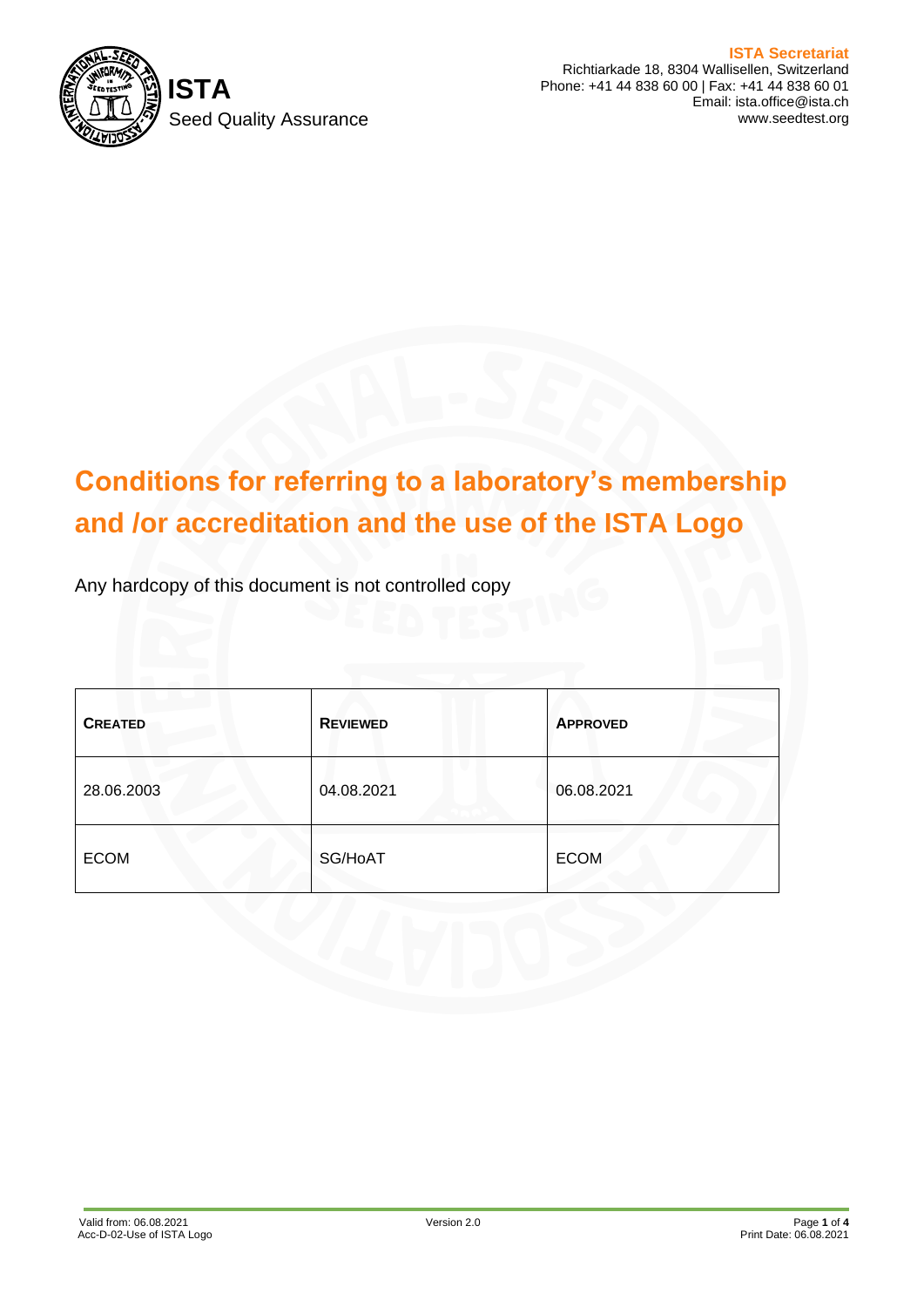# **SCOPE**

The scope of this document is to outline conditions on how a laboratory may use the ISTA Logo and refer to its membership and/or accreditation status on cover letters or other documents, i.e. test reports, certificates or promotional material.

## **RELATED DOCUMENTS**

ISTA Accreditation Standard for Seed Testing and Seed Sampling

Procedures for Termination, Suspension and Withdrawal of ISTA Accreditation

## **RESPONSIBILITIES**

ISTA Members for appropriate use of the Logo

## **ABBREVIATIONS**

ECOM: ISTA Executive Committee Members

## **1. USE OF THE ISTA LOGO AND REFERENCE TO MEMBERSHIP AND ACCREDITATION**

#### **1.1 General Conditions**

- The laboratory is responsible for the correct use of the ISTA Logo and reference to its membership or accreditation and misuse may lead to withdrawal of the membership or accreditation following the procedure mentioned under point 2.
- The laboratory must stop referring to its membership or accreditation in case of suspension, withdrawal or termination.

## **1.2 ISTA Logo**

The ISTA Logo has been officially registered and its use is restricted. An electronic copy which may be used for reproduction and printing purposes may be obtained from the ISTA Secretariat. The colour of the logo is black, and the size of the logo must not exceed 1.5 cm in diameter. The logo must remain square in format.

#### **Illustration of the ISTA Logo**

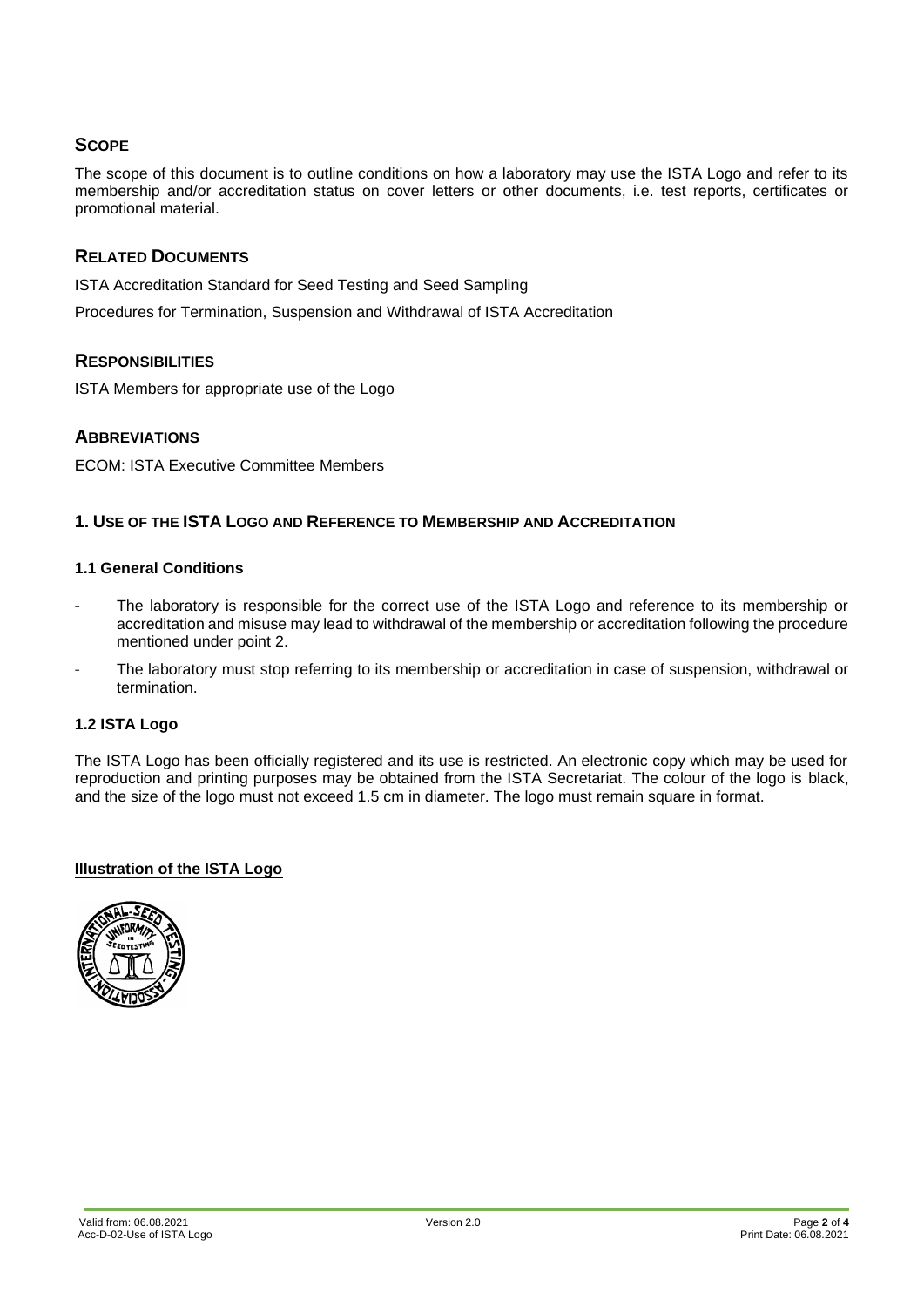#### **1.3 Reference**

#### **ISTA Member laboratories and accredited member laboratories**

ISTA member laboratories may refer to their membership or accreditation status by using the ISTA Logo and assigned code number following stated conditions.

The ISTA Logo must be placed either in the footer or the right- or left-hand side of the laboratory's cover letters accompanied by the ISTA Code number. The format of the ISTA Logo must be in compliance with conditions stated under 1.2. Further reference text is at the laboratory's discretion.

#### **Example of reference to ISTA membership (and/or accreditation):**



(Accredited) Member Laboratory XXYY01 [ISTA Code] of the International Seed Testing Association (ISTA).

#### **1.4 Documents**

The ISTA Logo may without further notice be quoted on:

- cover letters of the laboratory
- documentation for information, marketing and advertising purposes (printed and electronic media).

The ISTA Logo may not be quoted on:

- documents under the letterhead of any other organisation the member may be affiliated with if the impression is given that membership or accreditation refers to an entity other than the member laboratory.
- test reports and certificates.

#### **1.5 Reference to the membership and accreditation status on test reports and certificates**

The ISTA Logo must not be used on certificates and test reports. ISTA laboratories are allowed to make reference to their membership or accreditation on test reports and certificates at their own discretion.

#### **1.6 Use of ISTA Logo on seed-bags and seals**

The logo can only be used on seed-bags and seals when the lot has been sampled with the aim of issuing an ISTA Orange International Seed Lot Certificates (OIC).

#### **1.7 Certificate of Accreditation**

The 'Certificate of Accreditation' issued by the Secretariat to all ISTA Accredited Member Laboratories is the confirmation of a laboratory's competence to operate in accordance with the Association's regulations. The certificate or a copy thereof can be used by the laboratory to give evidence of its accreditation. The provisions of this document apply correspondingly. In addition, any copy of the certificate must be true to scale and be clearly identifiable as a reproduction.